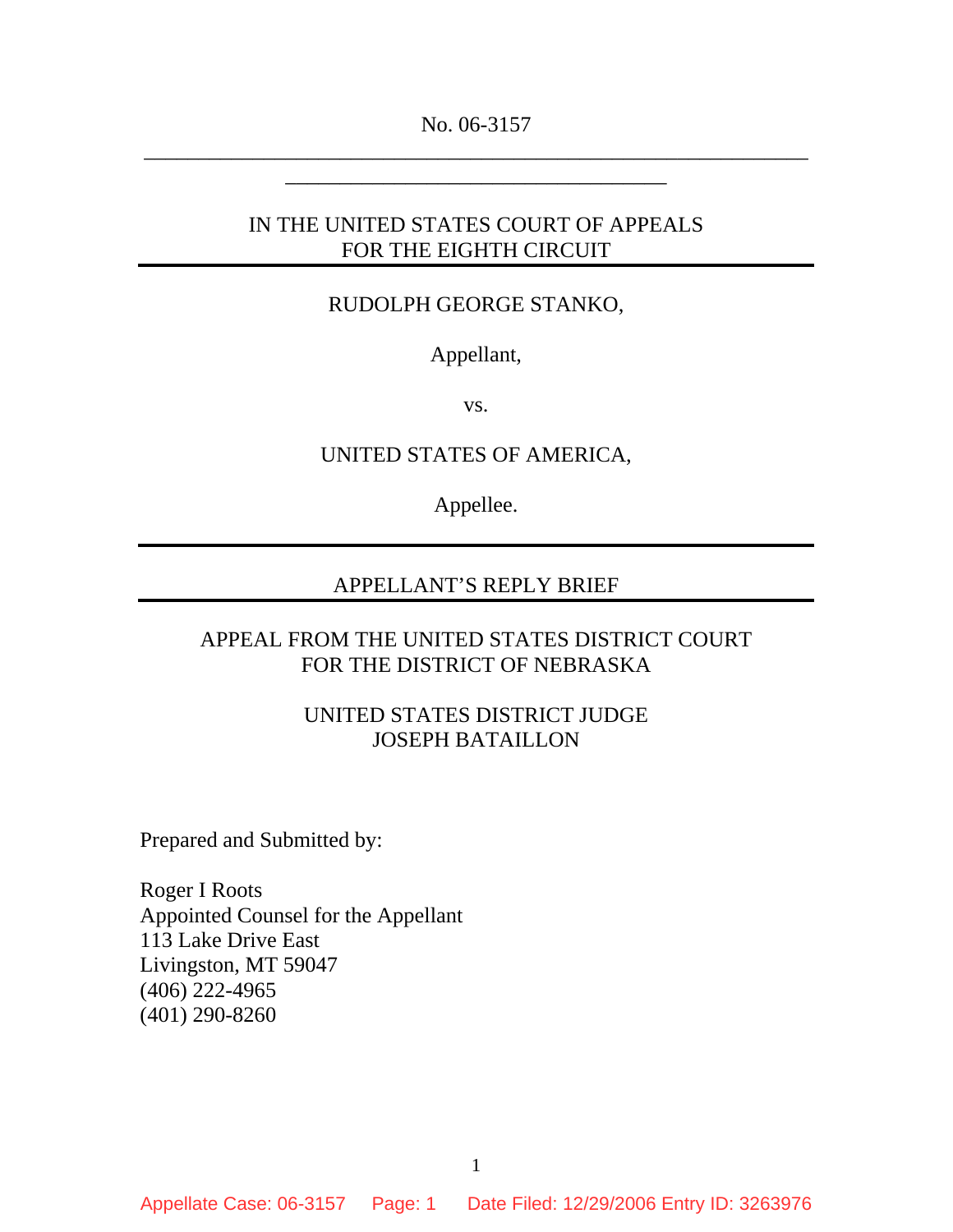# **TABLE OF CONTENTS**

|              | <b>REPLY BRIEF FOR</b>                        |
|--------------|-----------------------------------------------|
|              |                                               |
| $\mathbf{L}$ | STANKO'S 1984 CONVICTION FOR VIOLATING THE    |
|              | FEDERAL MEAT INSPECTION ACT WAS PLAINLY,      |
|              | LITERALLY, AND OBVIOUSLY A VIOLATION OF A LAW |
|              | AIMED AT PRESERVING A FAIR MARKETPLACE1       |
| $\Pi$ .      | LAWS REGULATING "BUSINESS," "TRADE," AND      |
|              | "MARKETS" CANNOT BE DOCTRINALLY               |
|              |                                               |
| Ш.           | THE GOVERNMENT'S CLAIM THAT A CONVICTION      |
|              | UNDER 922(g) REQUIRES ONLY THAT THE           |
|              | GOVERNMENT PROVE TWO OR THREE ELEMENTS        |
|              |                                               |
| IV.          | EVEN IF $921(a)(20)(A)$ WERE MERELY AN        |
|              | AFFIRMATIVE DEFENSE, IT STILL MUST BE         |
|              |                                               |
|              |                                               |
|              | CERTIFICATE OF TYPE PRINT AND DISKETTE 14     |
|              |                                               |

# **TABLE OF AUTHORITIES**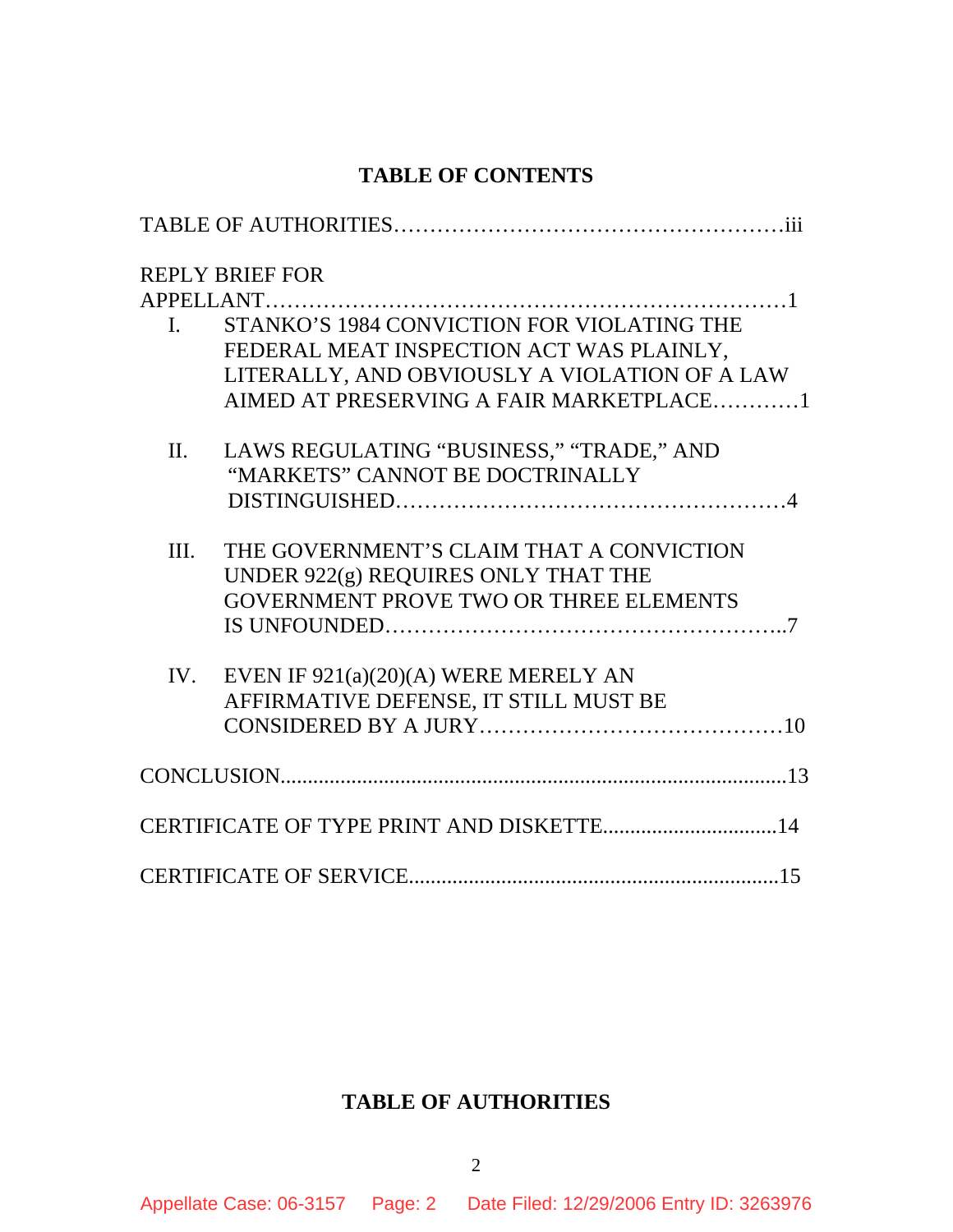| Armstrong Paint & Varnish Works v. Nu-Enamel Corp.,                                                                    |
|------------------------------------------------------------------------------------------------------------------------|
| Cook Family Foods, Ltd. v. Voss, 781 F. Supp. 1458 (C.D.Ca. 1991)4                                                     |
|                                                                                                                        |
|                                                                                                                        |
|                                                                                                                        |
|                                                                                                                        |
|                                                                                                                        |
|                                                                                                                        |
| United States v. Kruckel, 1993 WL 765648 (D.N.J. 1993)                                                                 |
|                                                                                                                        |
| United States v. MacDonald & Watson Waste Oil Co.,                                                                     |
| United States v. McLemore, 792 F.Supp. 96 (S.D.Al. 1992)5                                                              |
|                                                                                                                        |
| United States v. Oldroyd, No. 97-30354,<br>1998 U.S.App.LEXIS 17501 (9 <sup>th</sup> Cir. 1998) (unpublished opinion)5 |
| <b>SECONDARY AUTHORITIES</b>                                                                                           |
| Peter c. Carstensen, "How to Assess the Impact of Antitrust"<br>on the American Economy: Examining History or          |

*Theorizing?,"* 74 Iowa L. Rev. 1175 (1989)……………………………….4

*General Corporate Criminal Liability,"* 60 Tex. B.J. 121 (1997)………..6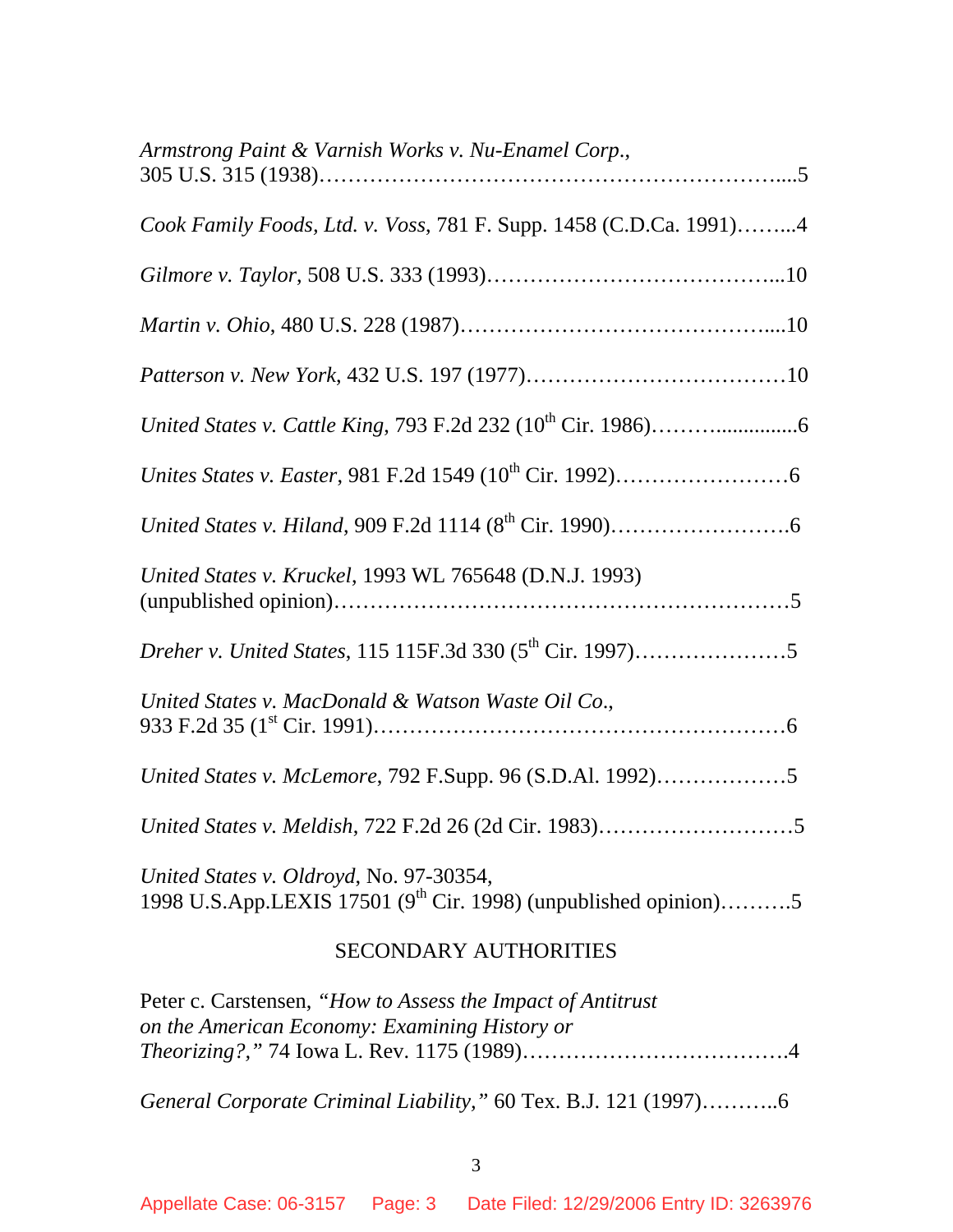| "Personal Liability Promotes Responsible Conduct: Extending the |
|-----------------------------------------------------------------|
| Responsible Corporate Officer Doctrine,"                        |
|                                                                 |
| David T. Hardy, "The Firearm Owners' Protection Act:            |
|                                                                 |
| A Historical and Legal Perspective,"                            |
|                                                                 |
|                                                                 |
| The Random House College Dictionary, Revised (1984)4            |
|                                                                 |
| Recent Development: Criminal Liability for the Actions of       |
| Subordinates—The Doctrine of Command Responsibility             |
| and Its Analogues in United States Law,"                        |
|                                                                 |
|                                                                 |
| The Responsible Corporate Officer, Criminal Liability, and      |
|                                                                 |
| Webster's New World Dictionary of the American Language4        |
| "'Willful Blindness': A Better Doctrine for Holding             |
| Corporate Officers Criminally Responsible For RCRA              |
|                                                                 |
|                                                                 |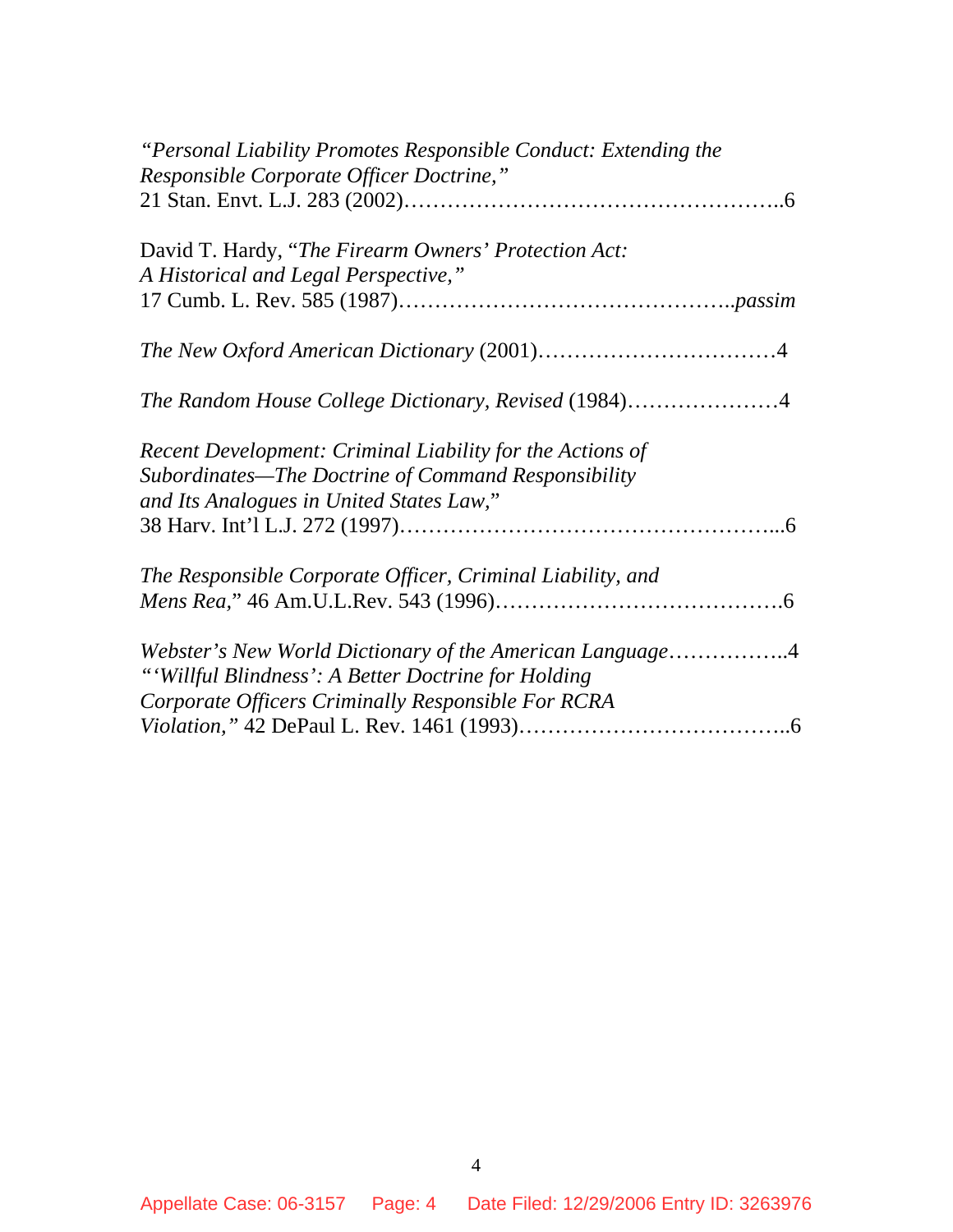No. 06-3157 \_\_\_\_\_\_\_\_\_\_\_\_\_\_\_\_\_\_\_\_\_\_\_\_\_\_\_\_\_\_\_\_\_\_\_\_\_\_\_\_\_\_\_\_\_\_\_\_\_\_\_\_\_\_\_\_\_\_\_\_\_

\_\_\_\_\_\_\_\_\_\_\_\_\_\_\_\_\_\_\_\_\_\_\_\_\_\_\_\_\_\_\_\_\_\_\_

## IN THE UNITED STATES COURT OF APPEALS FOR THE EIGHTH CIRCUIT

#### RUDOLPH GEORGE STANKO,

Appellant,

vs.

UNITED STATES OF AMERICA,

Appellee.

### APPELLANT'S REPLY BRIEF

 The Appellant, Rudolph George Stanko ("Stanko"), by and through his appointed counsel, submits this reply brief in order to address issues in the December  $8<sup>th</sup>$  brief ("brief") of the Appellee United States of America ("the government").

# I. STANKO'S 1984 CONVICTION FOR VIOLATING THE FEDERAL MEAT INSPECTION ACT WAS PLAINLY, LITERALLY, AND OBVIOUSLY A VIOLATION OF A LAW AIMED AT PRESERVING A FAIR MARKETPLACE

 First, the government argues that Stanko's twenty-two-year-old convictions for violating the Federal Meat Inspection Act (FMIA) are not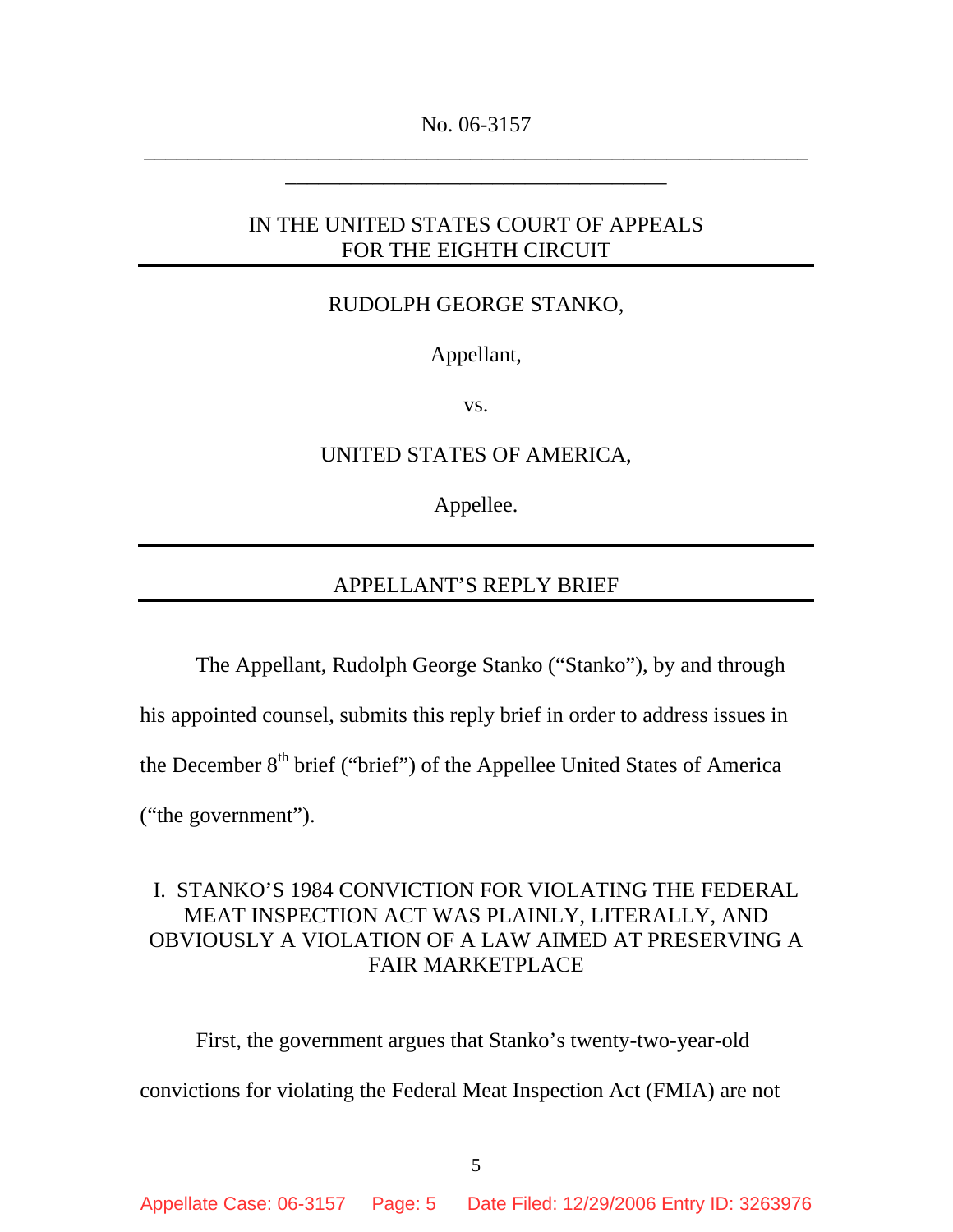unfair-trade or business-related offenses because "the purpose of the Federal

Meat Inspection Act is to safeguard the public against adulterated meat"

rather than to regulate trade. Brief at 14.

Here the government's claims are refuted by the purposes stated in the

very introductory statement of the FMIA:

§ 602. Congressional statement of findings

Meat and meat food products are an important source of the Nation's total supply of food. . . . Unwholesome, adulterated, or misbranded meat or meat food products impair the effective regulation of meat and meat food *products in interstate or foreign commerce*, are injurious to the public welfare, *destroy markets* for wholesome, not adulterated, and properly labeled and packaged meat and meat food products, and *result in sundry losses to livestock producers* and processors of meat and meat food products, as well as injury to *consumers.* The unwholesome, adulterated, mislabeled, or deceptively packaged articles *can be sold at lower prices and compete unfairly* with the wholesome, not adulterated, and properly labeled and packaged articles, to the detriment of consumers and the public generally. . . . [R]egulation by the Secretary and cooperation by the States . . . are appropriate to *prevent and eliminate burdens upon such commerce*, to effectively regulate such commerce, and to protect the health and welfare of *consumers*.

#### 21 U.S.C. § 602 (emphasis added)

No person can violate the FMIA without being involved in the

business or trade of commercial meat production, commercial meat

processing, or commercial meat distribution. Private production for

noncommercial purposes is completely unregulated by the FMIA, regardless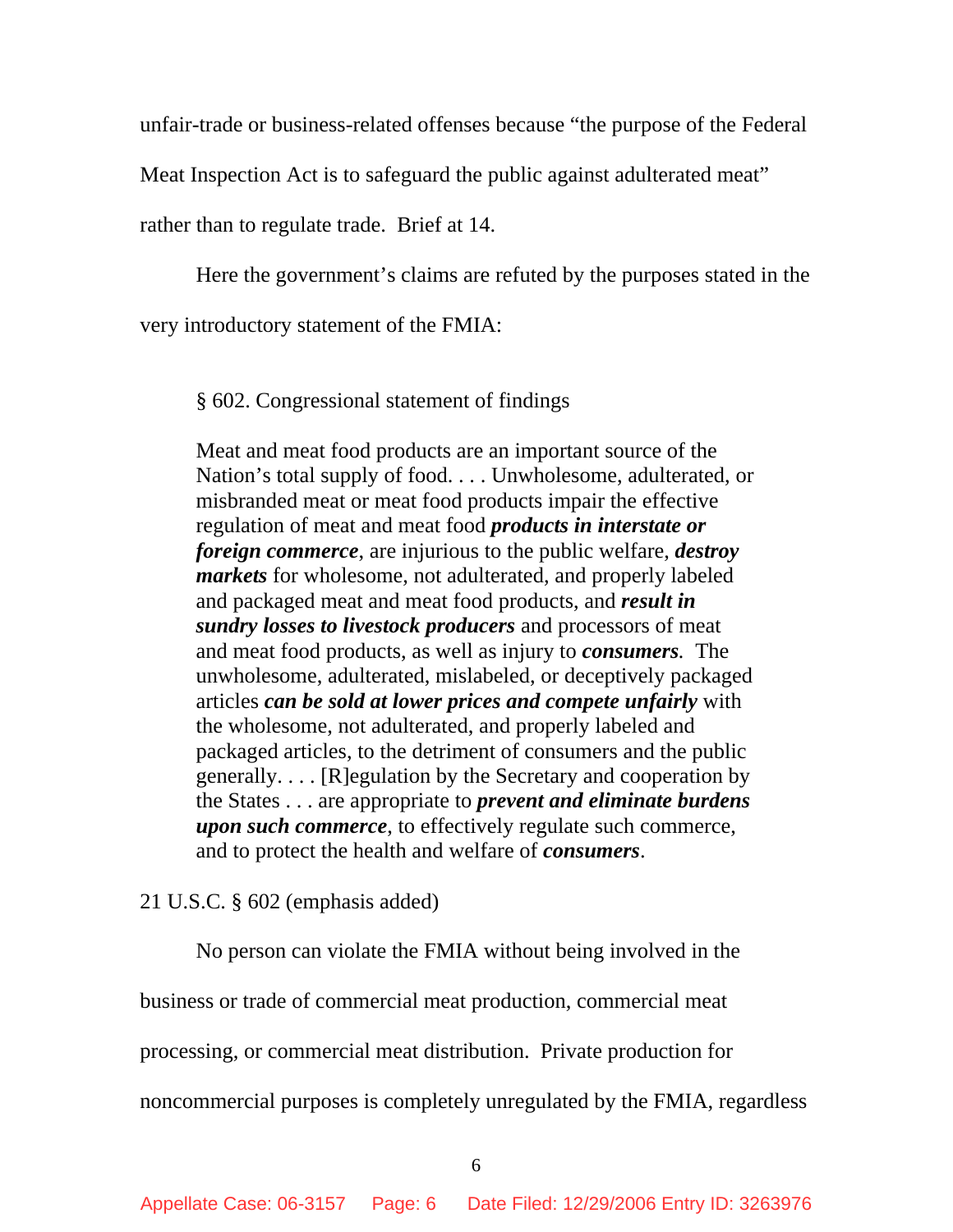of meat quality, production standards, or adulteration. 21 U.S.C.§ 623(a) (exempting all personal, household, and employee meat production and processing not intended for commercial sale). In no hypothetical case could any FMIA conviction be disassociated with trade and commerce. The FMIA places no duties and imposes no legal obligations upon a person not engaged in the production, marketing, or management of a business enterprise.

That the FMIA is a scheme of business regulation is uncontested. While every business regulation scheme has underlying substantive objectives (e.g., product safety, consumer protection, auto safety, aviation safety, work safety, etc.), it can hardly be said that someone convicted of violating such laws has not committed an **"**offense[ ] relating to the regulation of business practices." 18 U.S.C.  $§ 921(a)(20)(A).$ 

All business regulations impose standards on businesses, meaning that those businesses that operate outside such standards have an unfair advantage in the marketplace. *C.f., Cook Family Foods, Ltd. v. Voss*, 781 F. Supp. 1458, 1471 (C.D.Ca. 1991) (regional differences in enforcement standards are unfair to meat processors). "In form and political substance, the 1906 Meat Inspection Act was a consumer protection statute. . . . it created quality control . . . . [that meant] Choice" or "prime" meat from any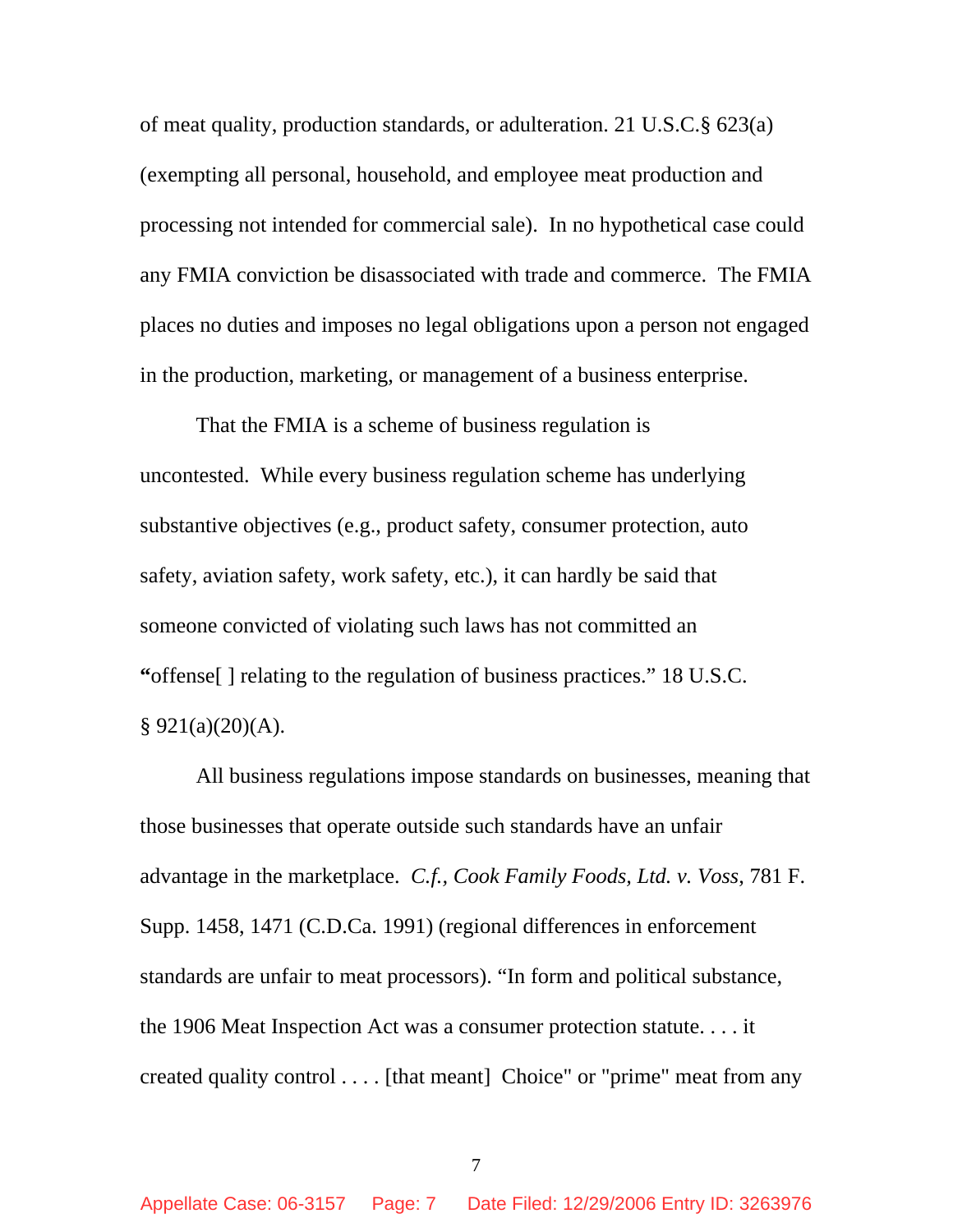packer would satisfy a standard of quality generally understood by consumers." Peter c. Carstensen, "*How to Assess the Impact of Antitrust on the American Economy: Examining History or Theorizing?,"* 74 Iowa L. Rev. 1175, 1205 (1989).

# **II. LAWS REGULATING "BUSINESS," "TRADE," AND "MARKETS" CANNOT BE DOCTRINALLY DISTINGUISHED**

 The Appellant submits, respectfully, that any distinctions drawn between terms like "trade," "markets," "commerce," or "business" are without solid conceptual or doctrinal foundation. *See, e.g., The New Oxford American Dictionary* (2001); *The Random House College Dictionary, Revised* (1984); *Webster's New World Dictionary of the American Language* (all defining " trade," "commerce," "business," and "markets,"—in various permutations—to include the other terms in their definitions). It is conceptually impossible to distinguish a "trade" law from a "business" law, or a law regulating businesses and establishing market or production standards from a law regulating trade practices. To do so is to apply the law in a squishy, confusing, and arbitrary manner inconsistent with principles of sound jurisprudence.

 Stanko's alleged predicate offenses were crimes whose *very elements* required involvement in trade practices and business activity. None of the cases cited by the government for the proposition that an underlying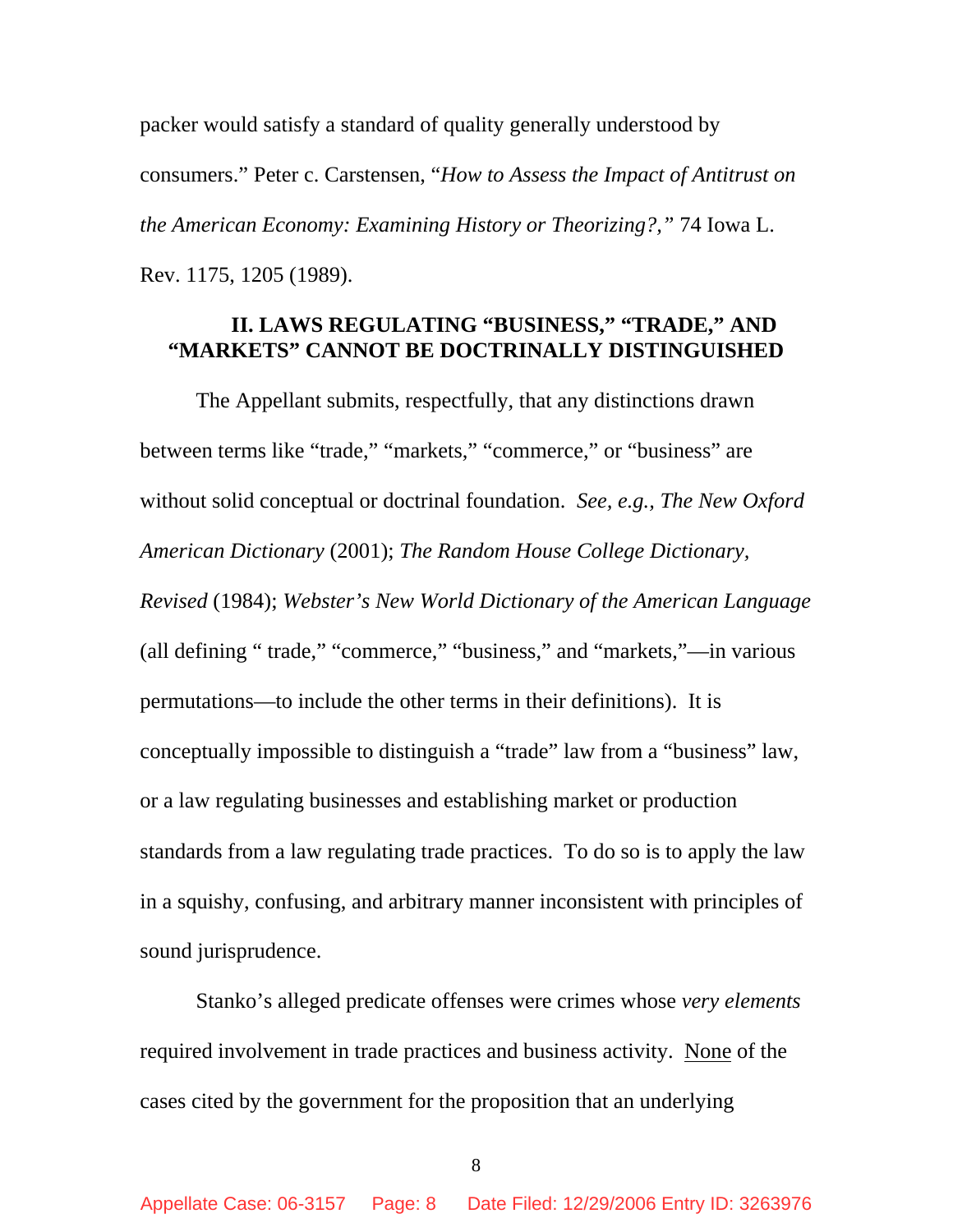business purpose is insufficient (e.g., *United States v. Kruckel*, 1993 WL 765648 (D.N.J. 1993) (unpublished opinion); *Dreher v. United States*, 115 F.3d 330 (5th Cir. 1997); *United States v. Oldroyd*, No. 97-30354, 1998 U.S.App.LEXIS 17501 ( $9<sup>th</sup>$  Cir. 1998) (unpublished opinion)) involved such a nexus.

Interestingly, the government cites a case, *United States v. Meldish*, 722 F.2d 26 (2d Cir. 1983), for the proposition that "[m]isbranding or adulterating meat is not similar to acts designed to repress competition" (Brief, p. 24) *whose own words* state that deceptive advertising or labeling *is* sufficiently similar. *Id*. at 27-28 (emphasis added) (citing *Armstrong Paint & Varnish Works v. Nu-Enamel Corp*., 305 U.S. 315, 335-36 (1938).

Unlike all three previously published 921(a)(20)(A) cases, Stanko's 1984 convictions involved criminal liability solely based on Stanko's position as owner and C.E.O. of a regulated business. Indeed, the *Cattle King* Packing decision established a legal precedent that has been cited as an expansion of the vicarious liability of business managers. *See United States v. Hiland*, 909 F.2d 1114, 1128 n.18 (8<sup>th</sup> Cir. 1990) (mentioning the "responsible relationship" standard developed in Cattle King); *United States v. MacDonald & Watson Waste Oil Co.*, 933 F.2d 35, 53 (1<sup>st</sup> Cir. 1991) (citing *Cattle King* for the proposition that mere negligence can be used for a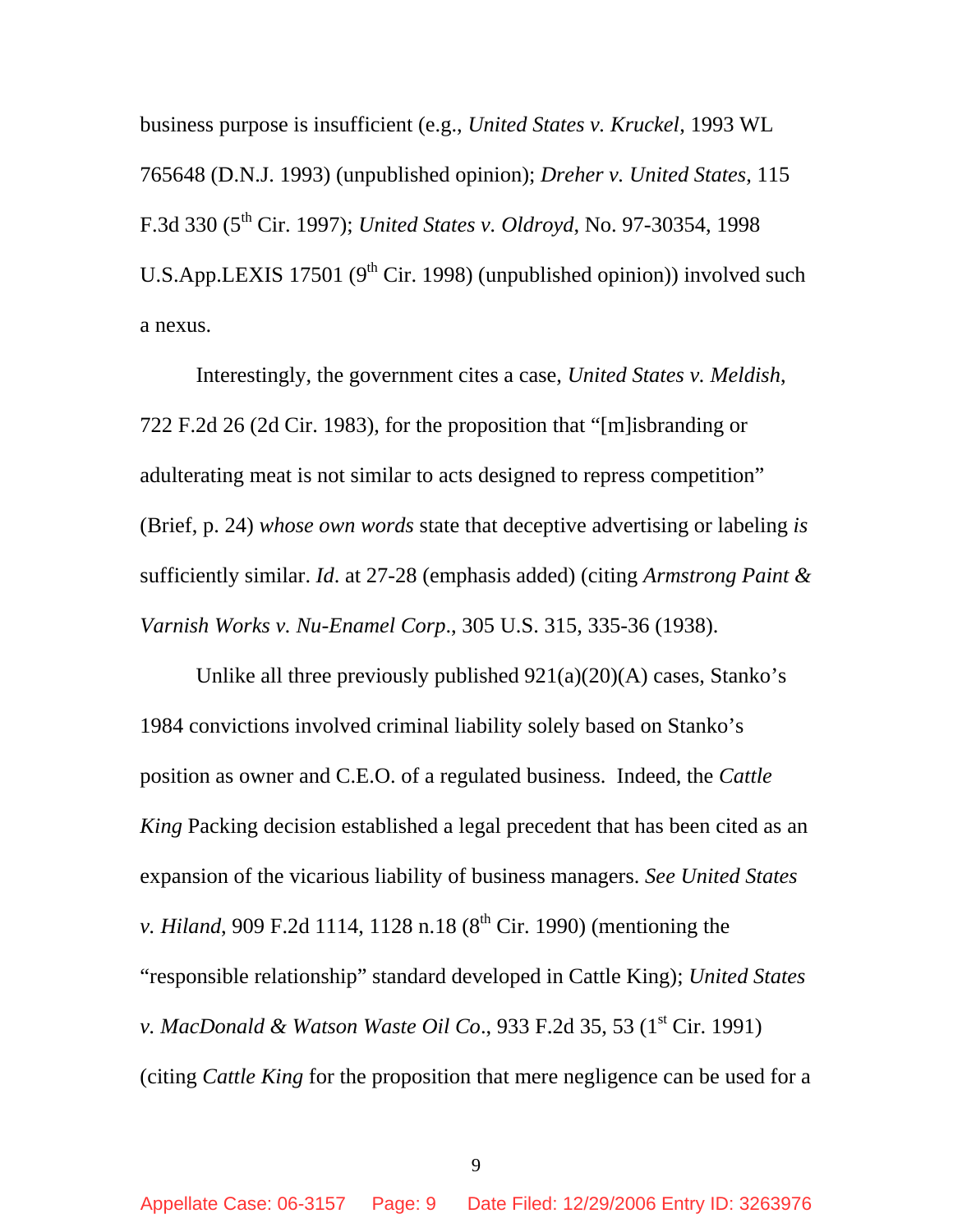felony prosecution in the context of business management); *Unites States v. Easter*, 981 F.2d 1549, 1553 (10<sup>th</sup> Cir. 1992). The rule of *Cattle King* has been broadly discussed in this context. See "*The Responsible Corporate Officer, Criminal Liability, and Mens Rea,*" 46 Am.U.L.Rev. 543 (1996); *"'Willful Blindness': A Better Doctrine for Holding Corporate Officers Criminally Responsible For RCRA Violation,"* 42 DePaul L. Rev. 1461 (1993); "*Recent Development: Criminal Liability for the Actions of Subordinates—The Doctrine of Command Responsibility and Its Analogues in United States Law,*" 38 Harv. Int'l L.J. 272 (1997); *"Personal Liability Promotes Responsible Conduct: Extending the Responsible Corporate Officer Doctrine,"* 21 Stan. Envt. L.J. 283 (2002); *"General Corporate Criminal Liability,"* 60 Tex. B.J. 121 (1997).

## III. THE GOVERNMENT'S CLAIM THAT A CONVICTION UNDER 922(g) REQUIRES ONLY THAT THE GOVERNMENT PROVE TWO OR THREE ELEMENTS IS UNFOUNDED

 Federal law does not prohibit felons from possessing firearms. See 18 U.S.C. § 921(a)(20)(A). Rather, federal law prohibits only those felons whose unpardoned felonies do not pertain or relate to the regulation of business practices from doing so. *Id*. The government proposes that convicting someone for violating 18 U.S.C. § 922(g) requires only that it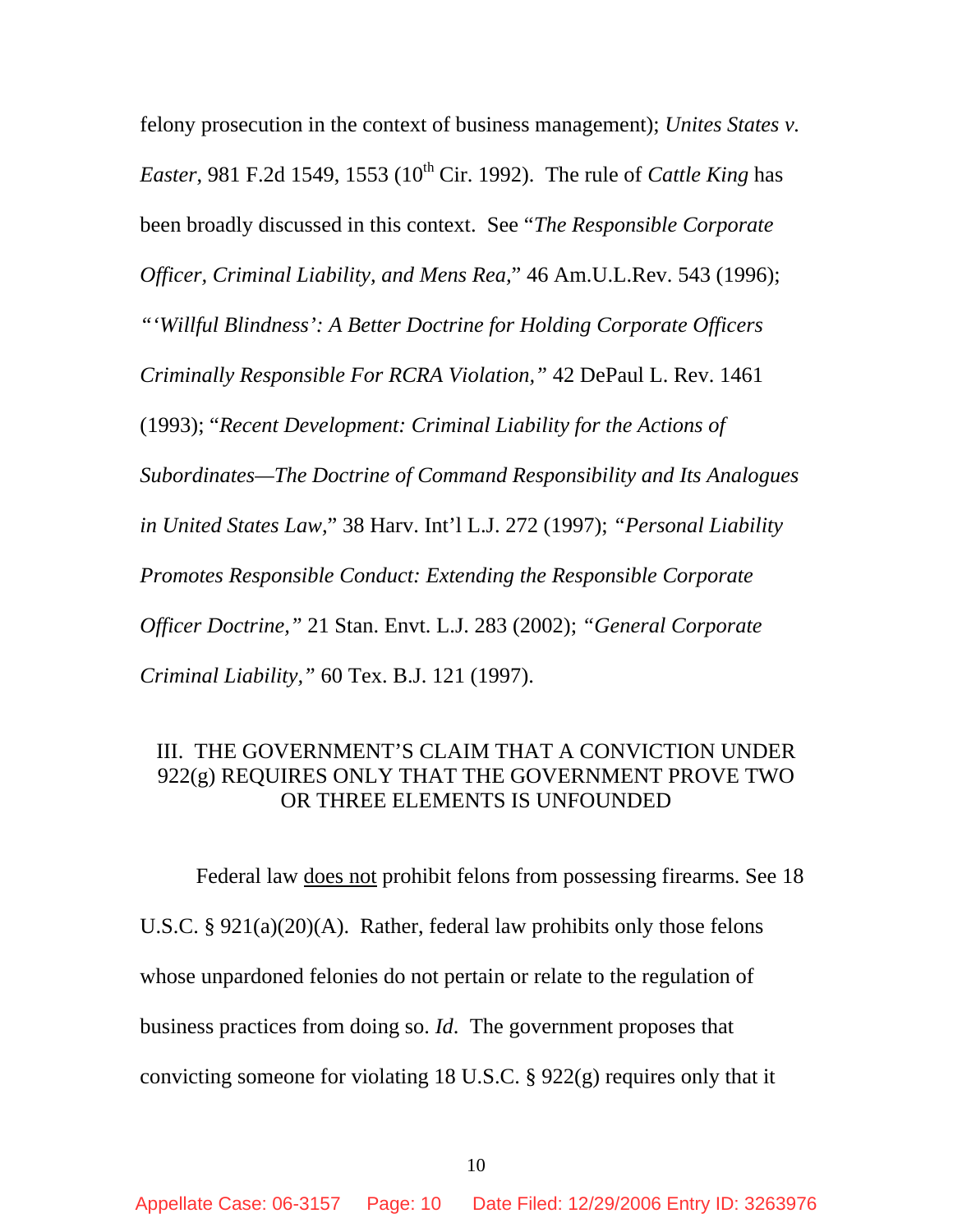prove two or three elements, (Brief at pp. 19-20), citing various cases as support for such a proposition. But none of the cases cited by the government involve analysis of the 921(a)(20) business practices exclusion. It is, in fact, well settled law that Section 922 is pregnant with numerous exceptions, exclusions, and affirmative defenses. Indeed, the Supreme Court recently found that the affirmative defense of duress is available to those accused under Section 922, and that jury instructions must be provided accordingly when a defendant raises such a defense, *Dixon v. United States*, 126 S.Ct. 2437 (2006).

 Without apparent embarrassment, the government claims "[t]he instruction provided to the jury in the instant case followed the Eighth Circuit Model Jury Instruction 6.18 [FELON IN POSSESSION OF FIREARM] (2006 Ed.).  $\dots$  set [ting] out three elements for the offense  $\dots$ " In fact, the District Court *strayed* from the Model Jury Instruction regarding the principal issue in question. The Model Instruction states : "One, the defendant had been convicted of a crime punishable by imprisonment for a term exceeding one year; . . ." The District Court, on the other hand, stated on the record that it was not "willing to contemplate" instructing the jury on the statutory definition. Trial transcript, pp. 15-17, and instead substituted a final instruction reading "The defendant has been convicted of a *felony*,"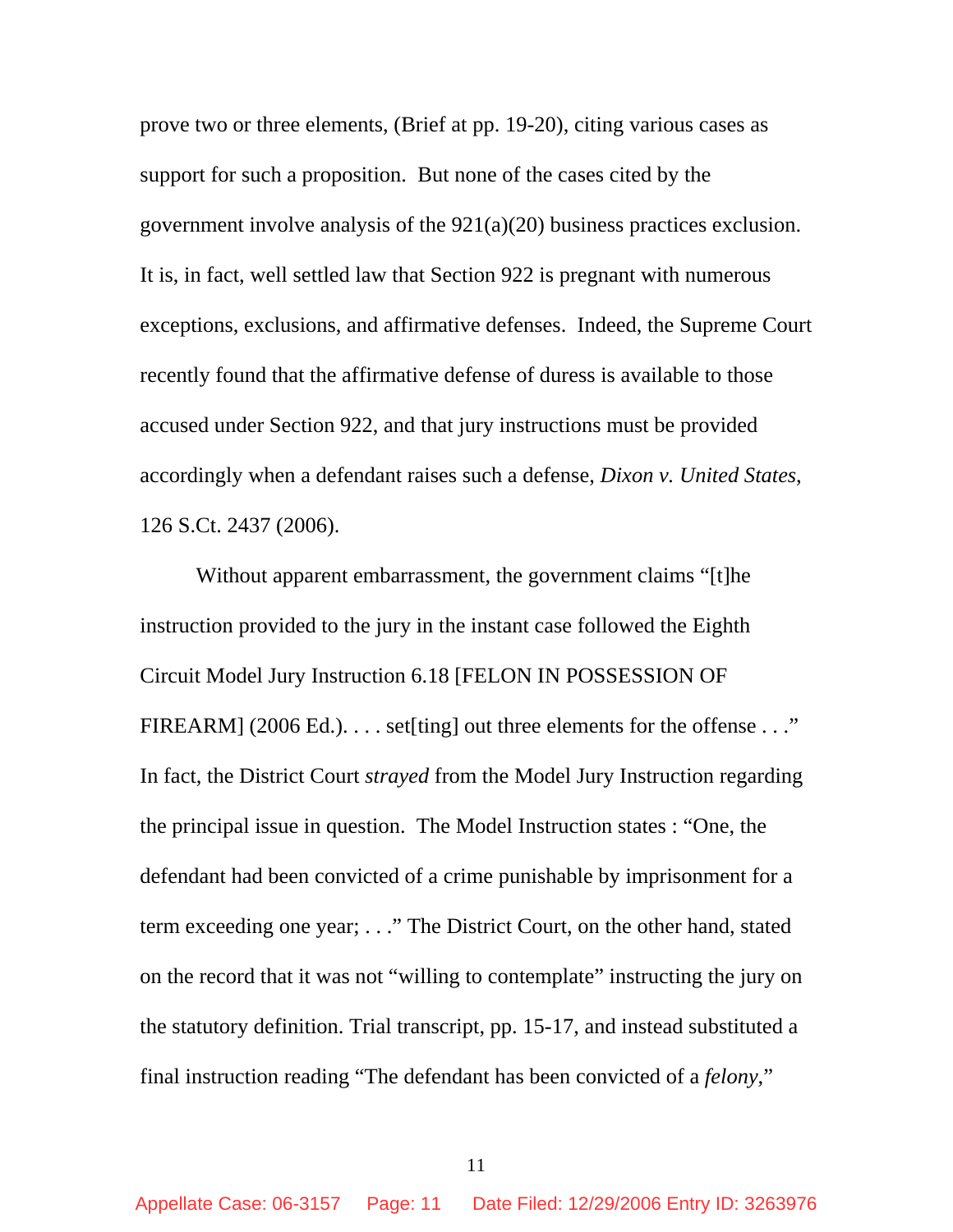which the District Court then *defined* as "a crime punishable by imprisonment for a term exceeding one year."

Document # 269, p. 15.

 Model jury instructions have no binding authority but are drafted merely to assist courts and litigators in crafting case-specific instructions. Moreover, the  $8<sup>th</sup>$  Circuit's Model Jury Instructions regarding firearm offenses are not as limiting as the government contends. Indeed, the advisory notes to the Model Jury Instructions state openly that the potentially conflicting goals of the statute, "coupled with a long and, at times confusing, legislative history, can make interpretation of this statute difficult." The Model Instructions cite David T. Hardy's 1987 law review article, "*The Firearm Owners' Protection Act: A Historical and Legal Perspective,*" 17 Cumb. L. Rev. 585, as the authoritative source regarding questions of interpretation. As shown in the Appellant's earlier brief, Hardy's article clearly establishes that 921(a)(20)(A) was intended by the drafters to exclude all business-related predicate offenses, rather than any specialized subset of offenses known only to law enforcement, prosecutors or judges, such as business offenses with particular goals or agendas. Hardy's legislative history of the origins of  $921(a)(20)$ 's current text establishes that the business exclusion was regarded by the drafters as an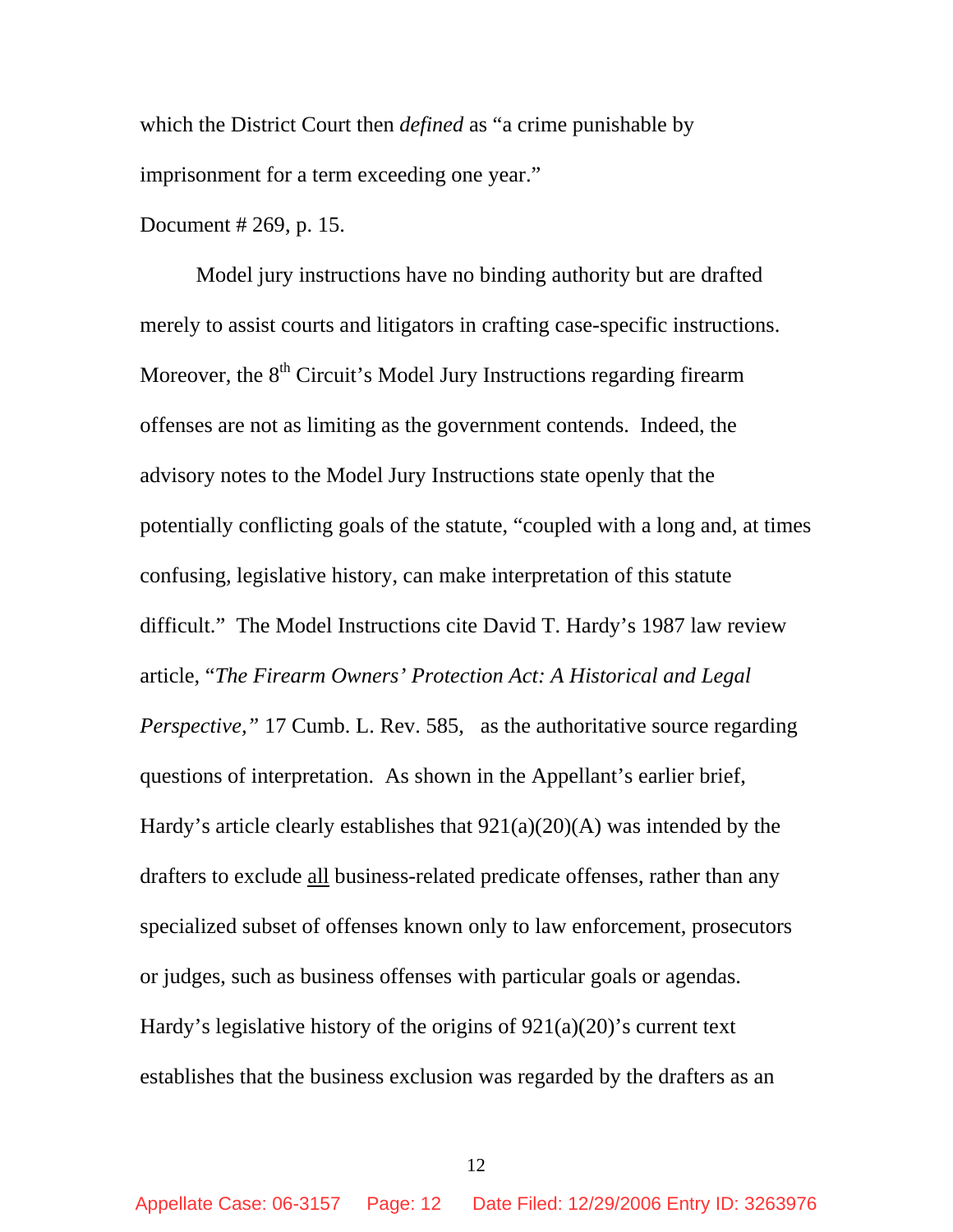element of a 922(g) offense, which must be proved beyond a reasonable doubt by the government in each case.

The advisory notes also show plainly that the government's claimed legislative history, at page 23 of its brief, has been rendered moot by subsequent amendments. In fact, the advisory notes direct modern interpreters of the statute to newer editions of the *U.S. Code Cong. & Admin. News*, as well as to Hardy's article. By no means do the notes to the Model Instructions suggest that the government's burden in 922(g) cases is limited to proving two or three elements. "The Eighth Circuit has not decided," state the advisory notes, "whether [, for examples,] justification and coercion can be defenses to a charge under section  $922(g)$ ."

# IV. EVEN IF 921(a)(20)(A) WERE MERELY AN AFFIRMATIVE DEFENSE, IT STILL MUST BE CONSIDERED BY A JURY

 Finally, the government seeks to paint the definition of terms found in Section 921(a)(20) as allowing for a mere affirmative defense whose burden is borne by the defendant. Brief p. 21. But the government's construction of an "affirmative defense" is like nothing known in the criminal law. The government argues that an affirmative defense can be scuttled by a district judge and withheld from consideration by the jury by way of a directed verdict of guilt "as a matter of law" before trial.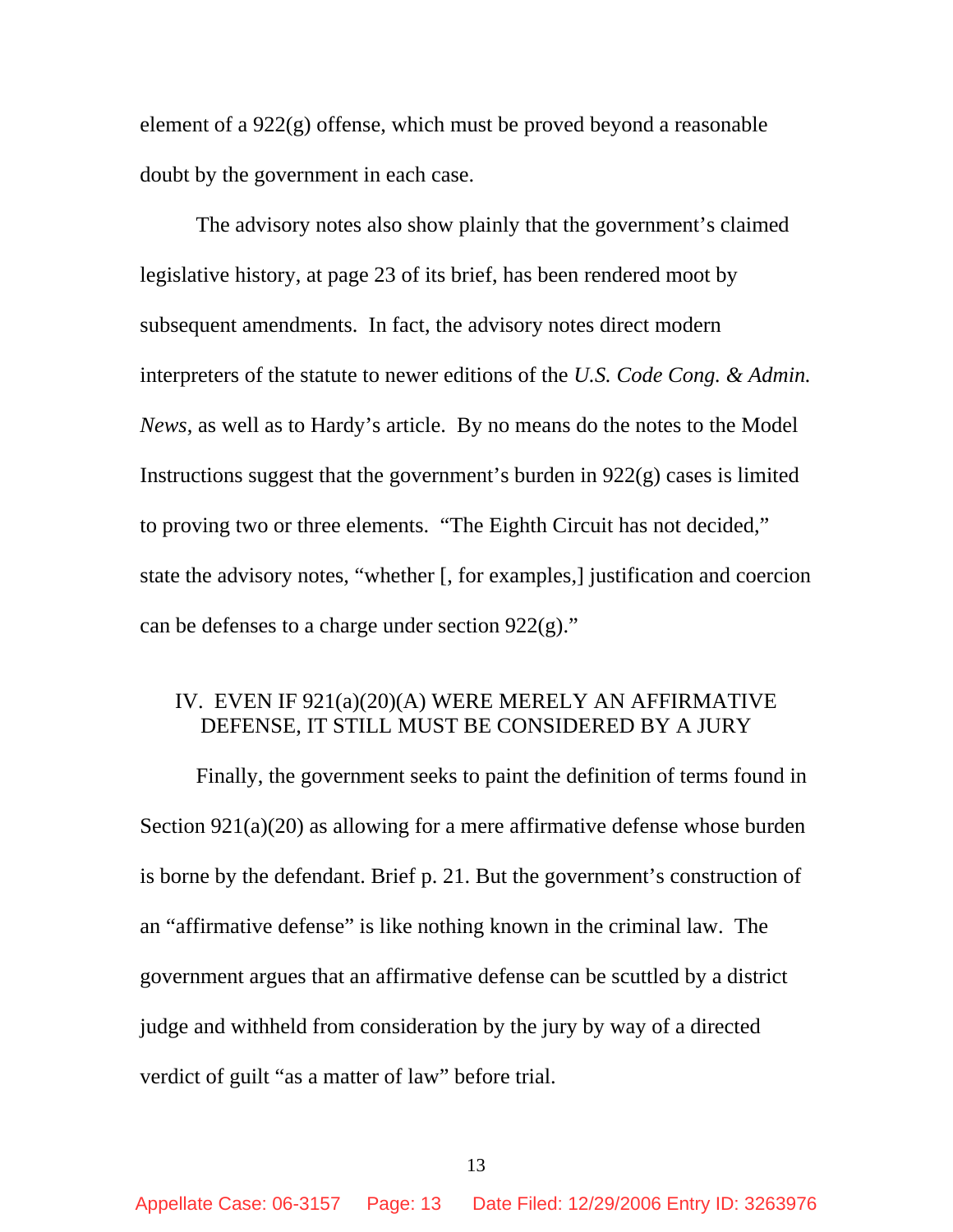Even if 921(a)(20)(A) provides merely an affirmative defense, it still entitles a defendant to a jury instruction on the issue. The law regarding this is well established and binding upon all federal courts. See, e.g. *Martin v. Ohio*, 480 U.S. 228 (1987); *Patterson v. New York*, 432 U.S. 197 (1977); *Gilmore v. Taylor*, 508 U.S. 333 (1993). "The omission of an adequate affirmative defense instruction constitutes a profound violation of a defendant's constitutional rights. It creates an ex post-facto law, misinforms the jury as to the governing legal principles, and denies a defendant his right to a fair trial." *Id*., (Blackmun, J., dissenting); *Dixon v. United States*, 126 S.Ct. 2437 (2006) (Breyer, dissenting) (burden of disproving duress should be on the government when the relevant statutes are silent).

It should also be noted that the  $8<sup>th</sup>$  Circuit's Model Jury Instructions, upon which the government relies for support for the claim that the government need only prove three elements for a 922(g) conviction, provide expressly that "If the evidence in the case is sufficient to support submission of one of the so-called 'affirmative defenses' other than insanity or withdrawal from conspiracy, this or similar language should be used in [the ELEMENTS OF OFFENSE] instruction," as well as in an affirmative defense instruction given separately. Model Instruction 3.09 n.3. The Appellant's proposed instructions, rejected by the District Court, were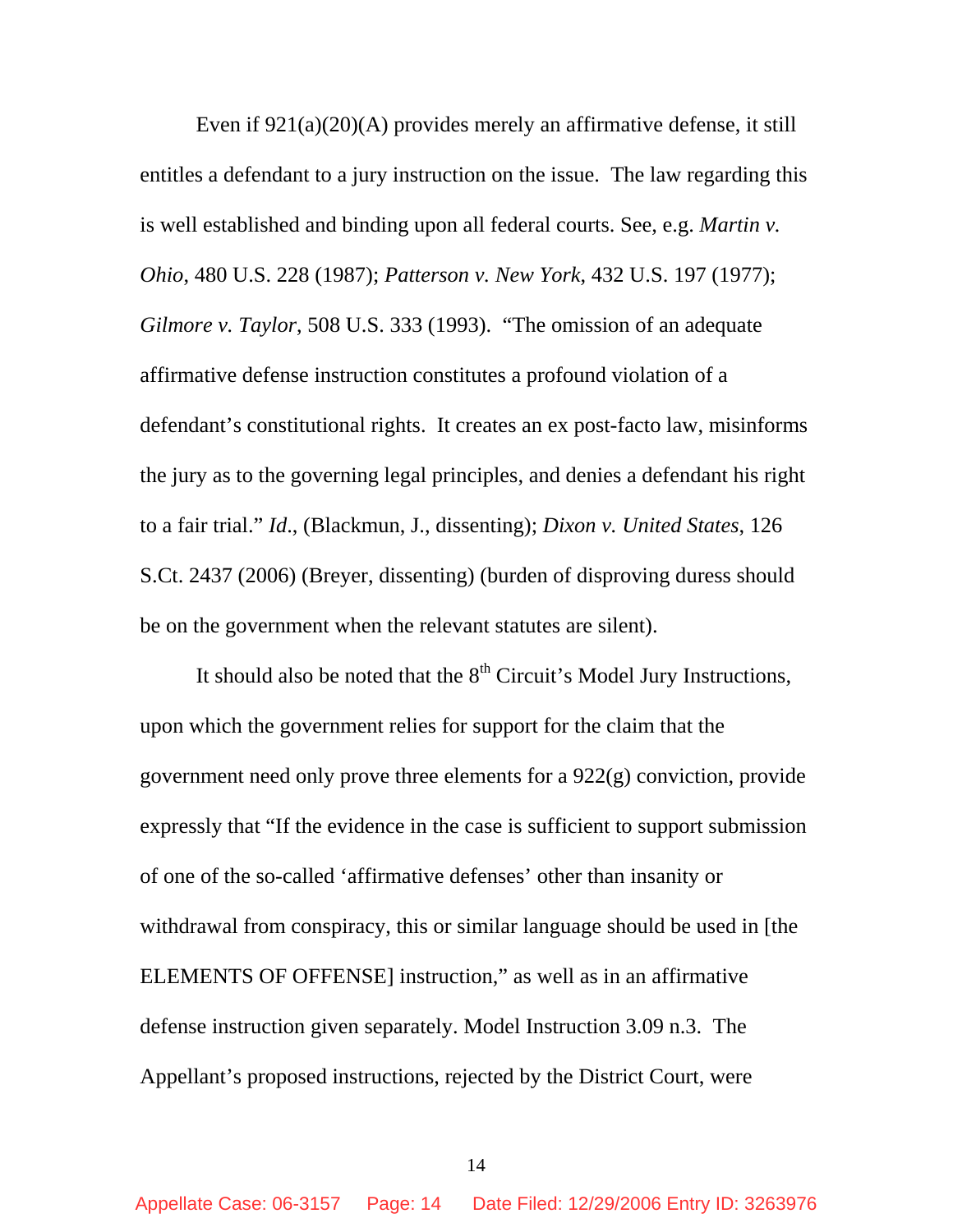consistent with this model instruction, while the District Court's final instructions were not.

 In the proceedings below, Stanko had no opportunity to defend himself under the 921(a)(20)(A) business exclusion before the jury. The District Court indicated that whether Stanko's predicate offense qualified under the  $921(a)(20)(A)$  was an element of the offense,<sup>1</sup> but then ruled that the 921(a)(20) exclusion was inapplicable and refused to allow the jury to be informed of the definition. Stanko's counsel was forced to attempt to defend Stanko solely on questions of possession and interstate transfer. $2$ 

MR. DOMINA: Your Honor, I really think the government has the burden of going forward today because this is an element of the case and you previously have ruled that you consider this element to pose an issue of law. THE COURT: I do.

(Transcript of April 10, 2006 hearing, p. 2)

 $2^2$  See, e.g., Transcript of  $4/10/06$ , p. 8:

 $\overline{a}$ 

Mr. DOMINA: ... In order to be sure that I don't waive this position, as the court knows from our previous hearings, we believe even this issue is an issue that requires trial to a jury. You have ruled otherwise and we are prepared to

<sup>&</sup>lt;sup>1</sup> During a December 28, 2005 suppression hearing, the District Court pronounced that "It seems to me that the burden of proof is on the government at the time of trial to prove that Mr. Stanko is a felon and that the law applies." Transcript of 12/28/05, p. 225. Then, during an April 10, 2006 hearing, the District Court agreed with Stanko's counsel that the definition found at Section 921(a)(20)(A) was an element which the government needed to prove: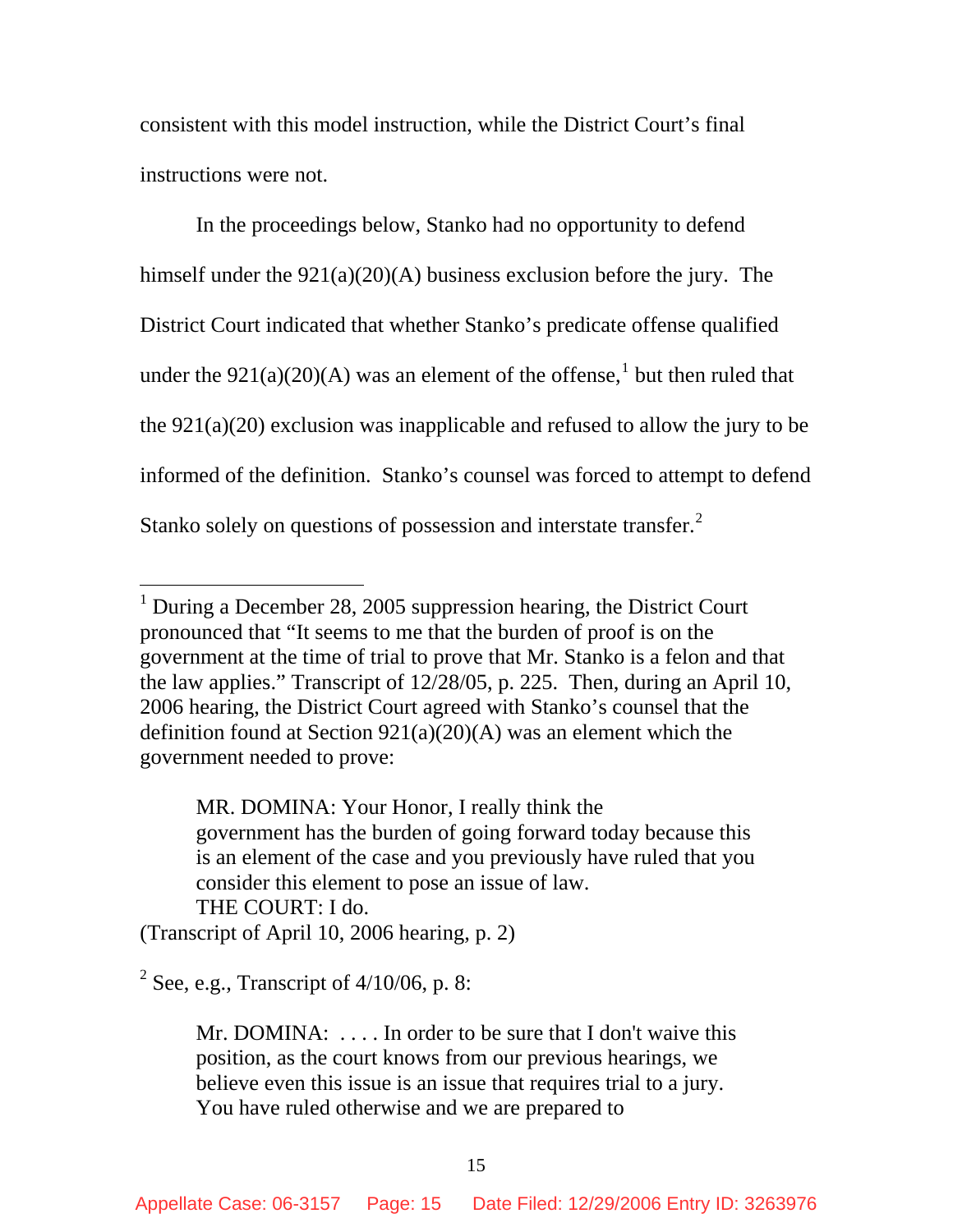When Stanko moved for a videotaped deposition of Dick Monfort, owner of the Colorado Rockies baseball team and former owner of Monfort Meats (now a subsidiary of ConAgra) to provide trial expertise on enforcement practices under the FMIA, the District Court scheduled a pretrial hearing to consider the evidence outside the view of the trial jury. A full-day hearing on the applicability of the business exclusion, with five fact and expert witnesses, was held on April 10, 2006 (one week before trial). The District Court then denied Stanko any opportunity to inform the jury regarding the existence of the  $921(a)(20)(A)$  business exclusion.

Stanko submits that (1) his 1984 predicate offense(s) clearly fall under the category of unfair trade and/or business-regulation offenses, and that his conviction must be reversed as a matter of law, and that (2) Stanko's trial in which the jury was kept uninformed—or, in this case, misinformed—of the governing legal principles represented a complete denial of Stanko's right to defend himself. This is true regardless of whether  $921(a)(20)(A)$  exclusion is an affirmative defense or (more properly) an element.

#### **CONCLUSION**

proceed under your ruling.

(Transcript of April 10, 2006, p. 8)

 $\overline{a}$ 

Appellate Case: 06-3157 Page: 16 Date Filed: 12/29/2006 Entry ID: 3263976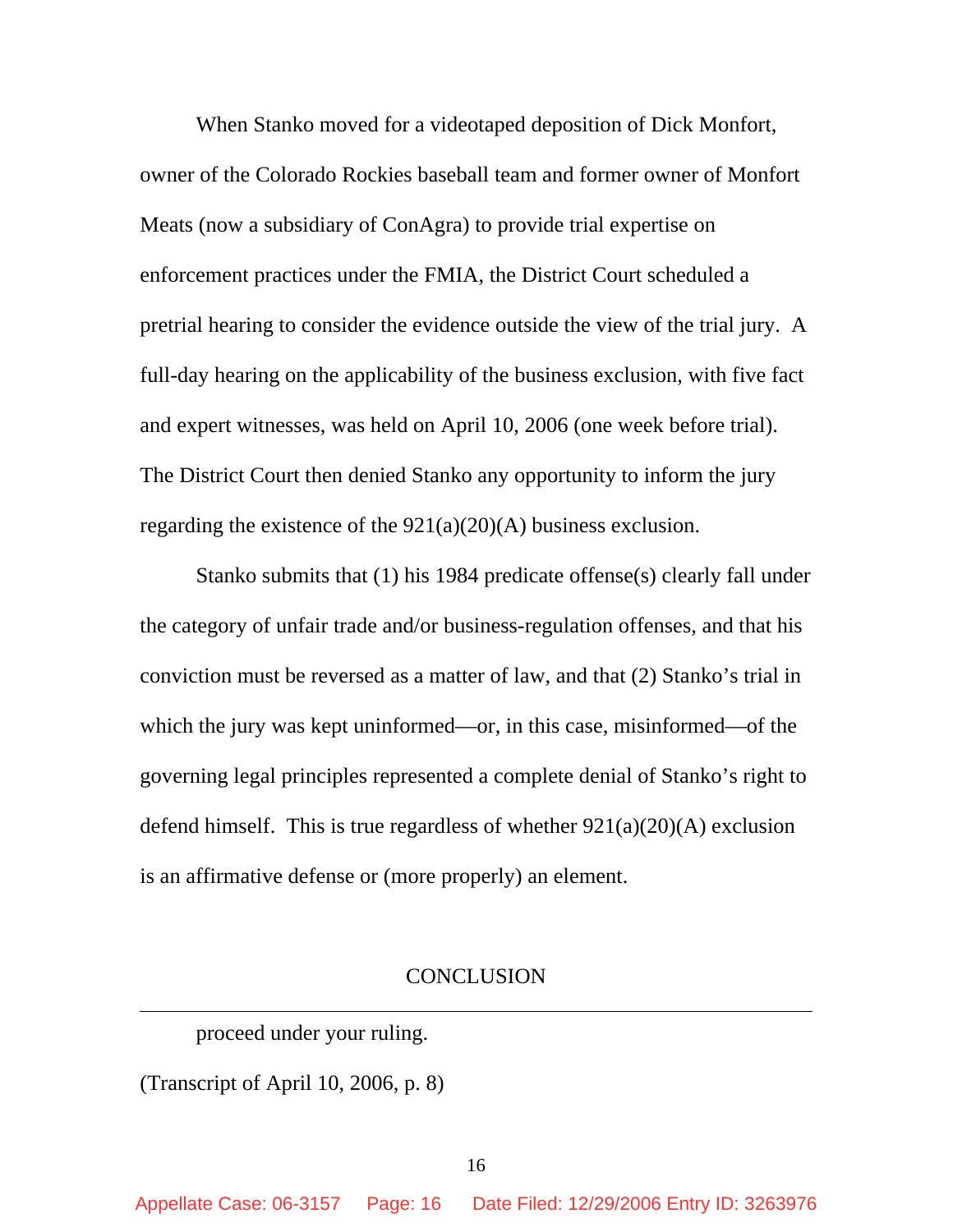Literal, common-sense readings of the text of the Meat Inspection Act and the business-practices exception found in 18 U.S.C. § 921(a)(20), details of Stanko's 1984 conviction, rules of interpretation handed down by previous courts, lenity principles, and maxims of statutory construction all lead to the conclusion that Stanko's 1984 conviction for conspiracy to violate the Meat Inspection Act is not a qualifying conviction for purposes of 18 U.S.C. § 922(g). By no recognized standard can Stanko's 1984 conviction qualify under the firearm prohibitions of  $\S 922(g)$ . Moreover, Stanko was entitled to instruct the jury on the  $921(a)(20)(A)$  definition whether the definition is an element or establishes an affirmative defense. Accordingly, Stanko was wrongly convicted of the firearm offenses in this case, and his conviction must be reversed.

 $\frac{1}{2}$  ,  $\frac{1}{2}$  ,  $\frac{1}{2}$  ,  $\frac{1}{2}$  ,  $\frac{1}{2}$  ,  $\frac{1}{2}$  ,  $\frac{1}{2}$  ,  $\frac{1}{2}$  ,  $\frac{1}{2}$  ,  $\frac{1}{2}$  ,  $\frac{1}{2}$  ,  $\frac{1}{2}$  ,  $\frac{1}{2}$  ,  $\frac{1}{2}$  ,  $\frac{1}{2}$  ,  $\frac{1}{2}$  ,  $\frac{1}{2}$  ,  $\frac{1}{2}$  ,  $\frac{1$ 

Respectfully submitted, Dated: \_\_\_\_\_\_\_\_\_\_\_\_\_\_

 Roger I Roots Appointed Counsel for the Appellant 113 Lake Drive East Livingston, MT 59047 (406) 222-4965 (401) 290-8260

#### CERTIFICATION OF DISKETTE AND WORD PROCESSING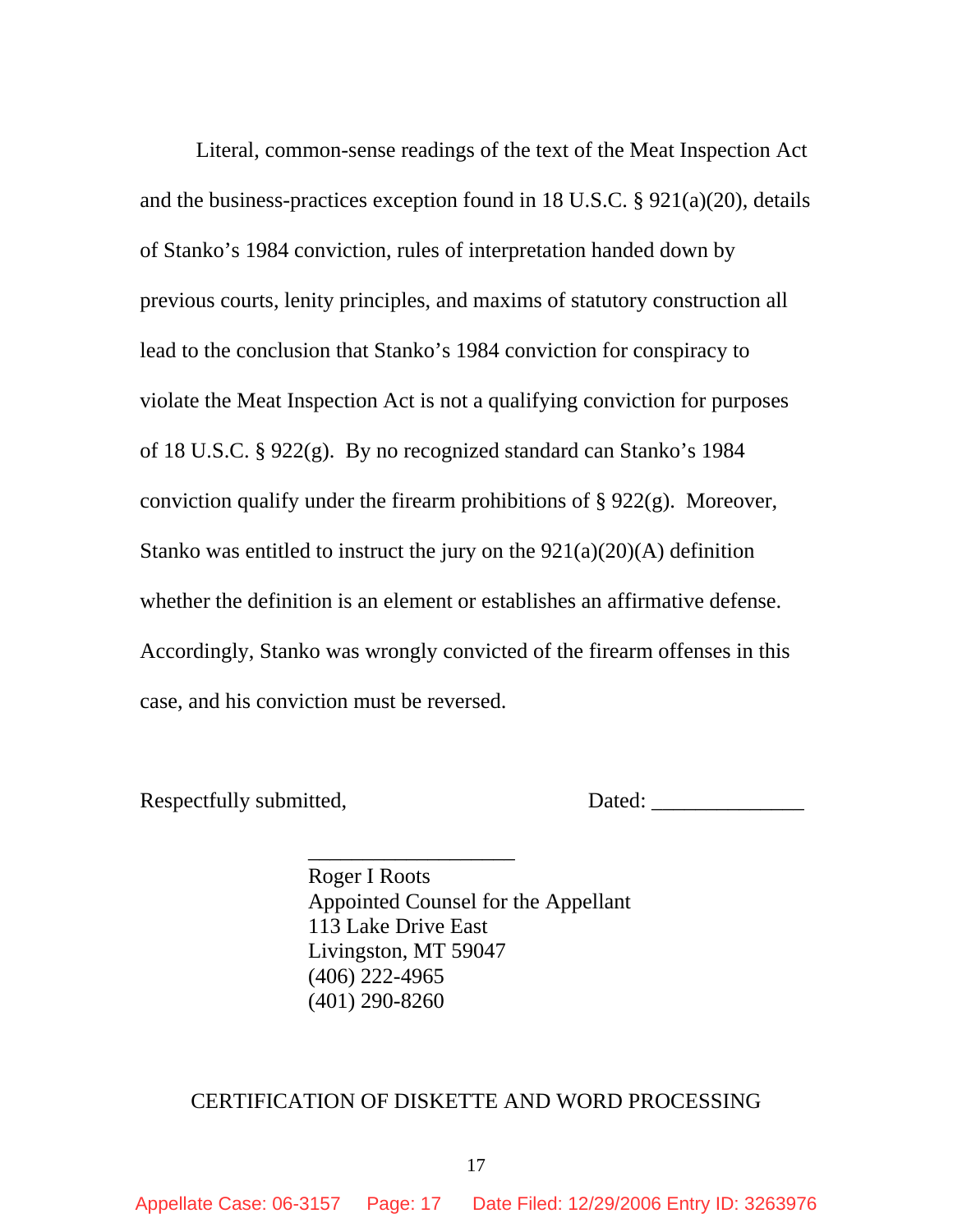Pursuant to Rule 28(b) of the Eighth Circuit Rules of Appellate Procedure, I hereby certify the enclosed computer diskette containing the full text of the Appellant's Reply Brief has been scanned for viruses and is virus-free. The brief was created using Microsoft Word 2000.

 $\frac{1}{2}$  , and the set of the set of the set of the set of the set of the set of the set of the set of the set of the set of the set of the set of the set of the set of the set of the set of the set of the set of the set

 Roger Roots Appointed Counsel for the Appellant

#### CERTIFICATE OF SERVICE

 I hereby certify that two true and correct copies of the foregoing, along with a computer diskette containing a copy of the full text of this brief, were served on the following by placing them in the U.S. Mail, addressed and postage prepaid, this \_\_\_\_\_\_\_\_\_\_ day of \_\_\_\_\_\_\_\_\_\_\_, 2006.

Frederick Douglas Franklin Assistant U.S. Attorney 1620 Dodge Street, Suite 1400 Omaha, NE 68102-1506 (402) 661-3700

Herb Titus Amicus Curiae 8180 Greensboro Drive, #1070 McLean, VA 22101-3860 Wade L. Jackson Rodey, Dickason, Sloan, Akin & Robb, P.A. P.O. Box 1888 Albuquerque, NM 87103

Alexander L. Roots Landoe, Brown, Planalp, P.C. 27 North Tracy, P.O. Box 1 Bozeman, MT 59771-0001

Roger Roots

 $\frac{1}{2}$  , and the set of the set of the set of the set of the set of the set of the set of the set of the set of the set of the set of the set of the set of the set of the set of the set of the set of the set of the set